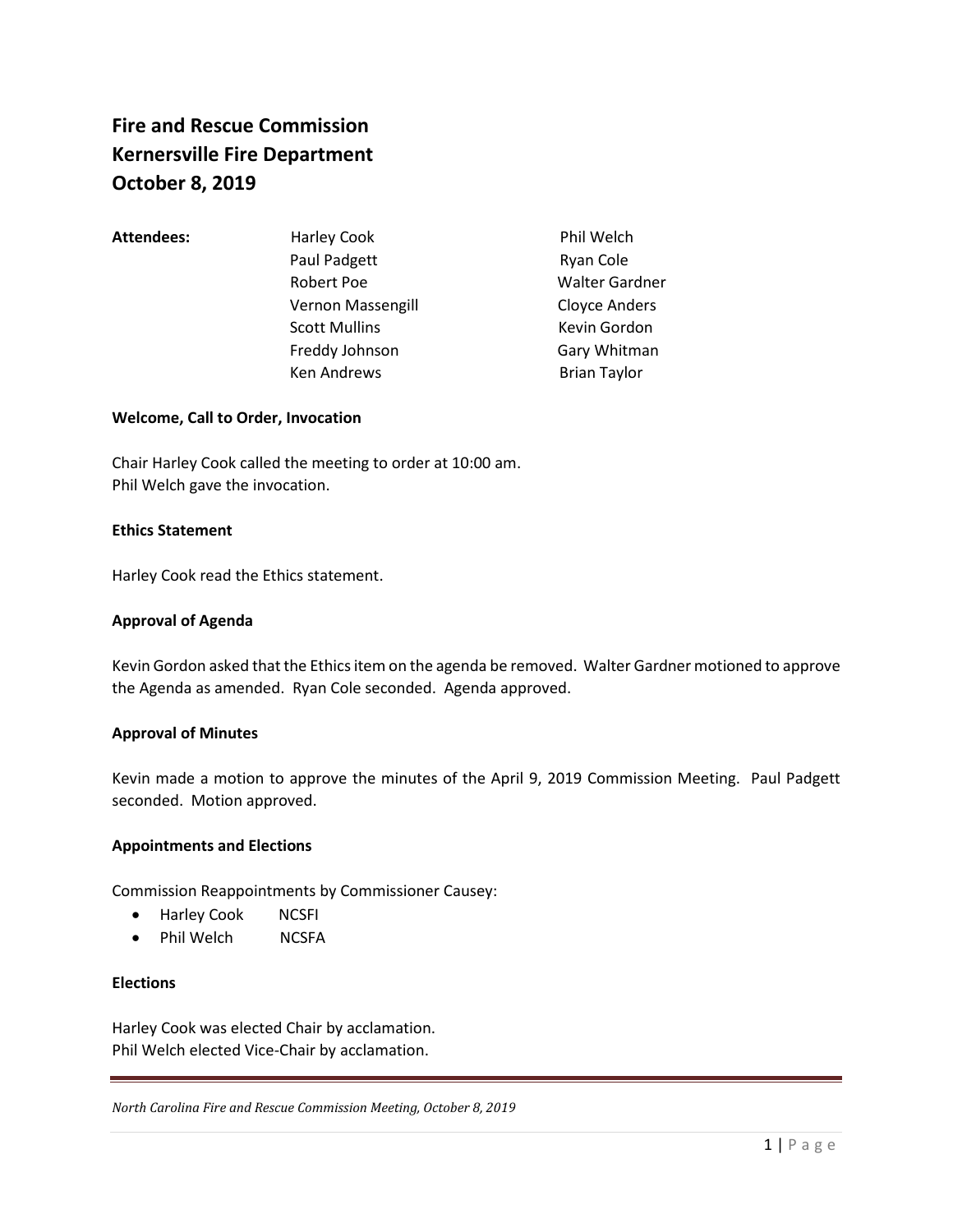# **Appointments**

Commission Appointments:

- Vernon Massengill President Pro Tempore of the Senate
- Kevin Gordon Speaker of the House of Representatives

Vice Chair Phil Welch appointed Deputy Chief of Gastonia Mark Rutherford to the Certification Board as his appointee.

NCAFC Appointment – Phil Welch nominated Kevin Gordon to replace Ben Smith who submitted his resignation effective December 31, 2019. The appointment will begin 1/1/2020 and expire 12/31/2021. Cloyce Anders seconded. Appointment approved.

NCSFA - Tim Bradley asked to go ahead with the NCSFA's nomination process. The NCSFA nominated Chris Davis or A.C. Rich be appointed to the Certification Board in the NCSFA position. With Chris Davis being the first choice. Kevin Gordon made a motion to accept the NCSFA's request pending the official letter and resumes be sent to OSFM. Cloyce Anders seconded. Appointment approved.

# **Board Reports**

# **Certification Board**

Chairman Kevin Gordon presented plaques to Ben Smith for his service on the Certification Board. Jimmy Hensley was not able to attend. Staff will mail his plaque to him.

Chairman Gordon made a motion to accept the Certification Board report except for the Firefighter Program and Instructor Disciplinary items. Motion seconded by Freddy Johnson.

The changes to the Firefighter program were presented.

Option #1 was reviewed. Letters from ADR Fire and Rescue and the Columbus County Firefighters Association were passed out and discussed.

Kevin Gordon motioned to accept the report. Walter Gardner seconded.

Gary Whitman addressed concerns regarding retention of material and impact on volunteer firefighters. The 1403 standard was discussed. Phil Welch mentioned that 1403 standards were designed for participation in training fires, not as a complete training program for firefighter certification. Ryan Cole stated that the 1403 standard is often mistaken as a certification program. Kevin Gordon presented a second option for Firefighter Certification delivery.

Kevin Gordon rescinded his original motion. Walter Gardner rescinded his second.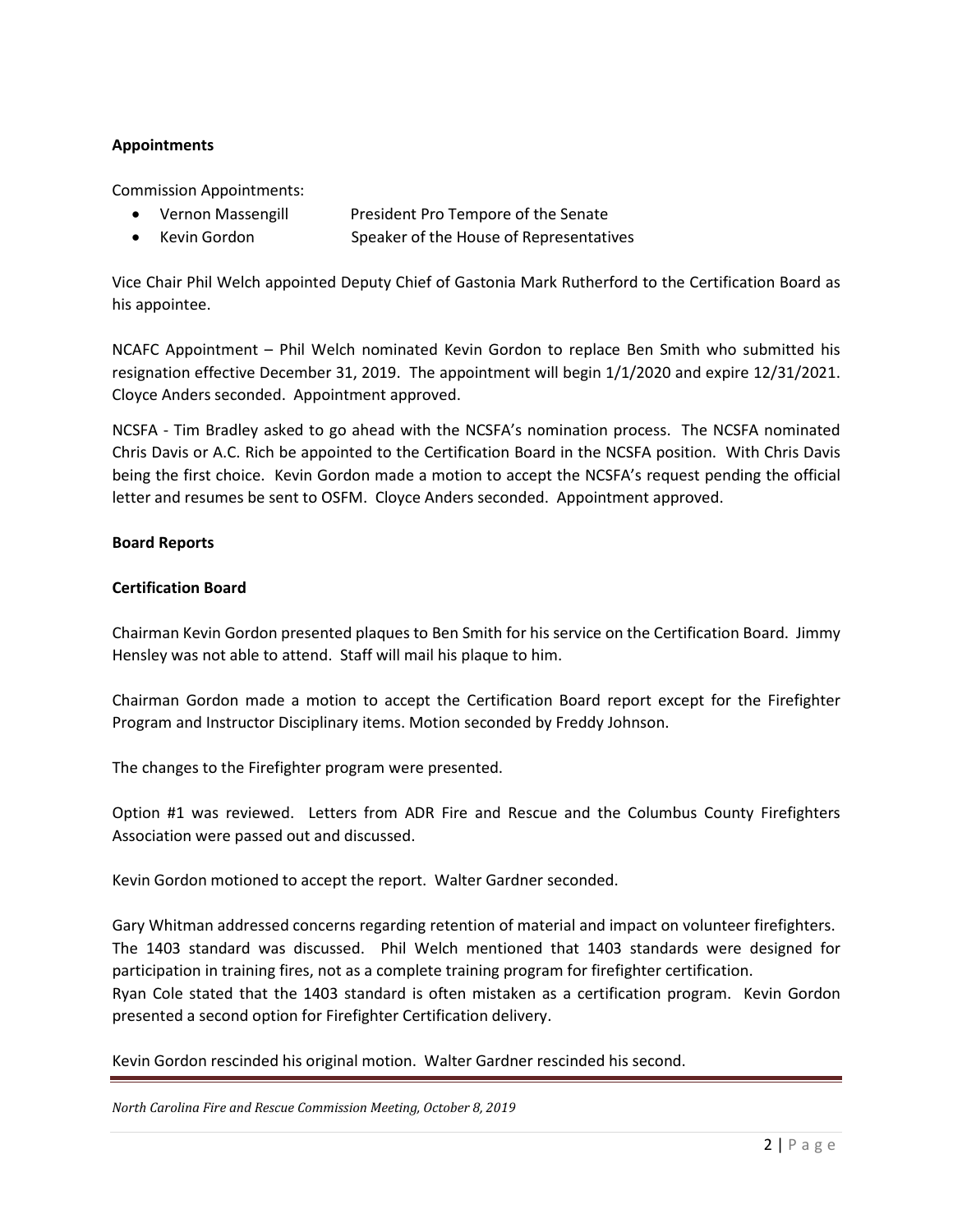Freddy Johnson made a motion to accept the second option. Ryan Cole seconded.

Kevin Gordon recommended sending it to the Certification Board for final adjustments. Motion approved.

The Certification Board went into closed-session to discuss instructor disciplinary items.

Burns – Kevin Gordon motioned to approve recommendation. Gary Whitman seconded. Motion approved.

Hinkle – Kevin Gordon motioned to approve recommendation. Ryan Cole seconded. Motion approved.

Stenerson – Kevin Gordon motioned to approve recommendation. Ryan Cole seconded. Motion approved

Wayland – Kevin Gordon motioned to approve recommendation. Gary Whitman seconded. Motion approved.

Hinkle – School Director - Kevin Gordon motioned to approve recommendation. Walter Gardner seconded.

Motion approved.

Kevin Gordon motioned to accept September Certification Board Report. Paul Padgett seconded. Motion approved.

The Certification Board went into closed-session to discuss instructor disciplinary items.

Burris – Kevin Gordon motioned to approve recommendation. Gary Whitman seconded. Motion approved.

Pendergrass – Kevin Gordon motioned to approve recommendation. Freddy Johnson seconded. Motion approved.

# **Volunteer Safety Worker's Compensation Board**

Cloyce Anders presented the report. Assets are up 8 million dollars and retained earnings are up 13 million. Total payouts since 1996 net approximately 144 million. The largest claim paid out was 3.9 million.

# **CFI Board**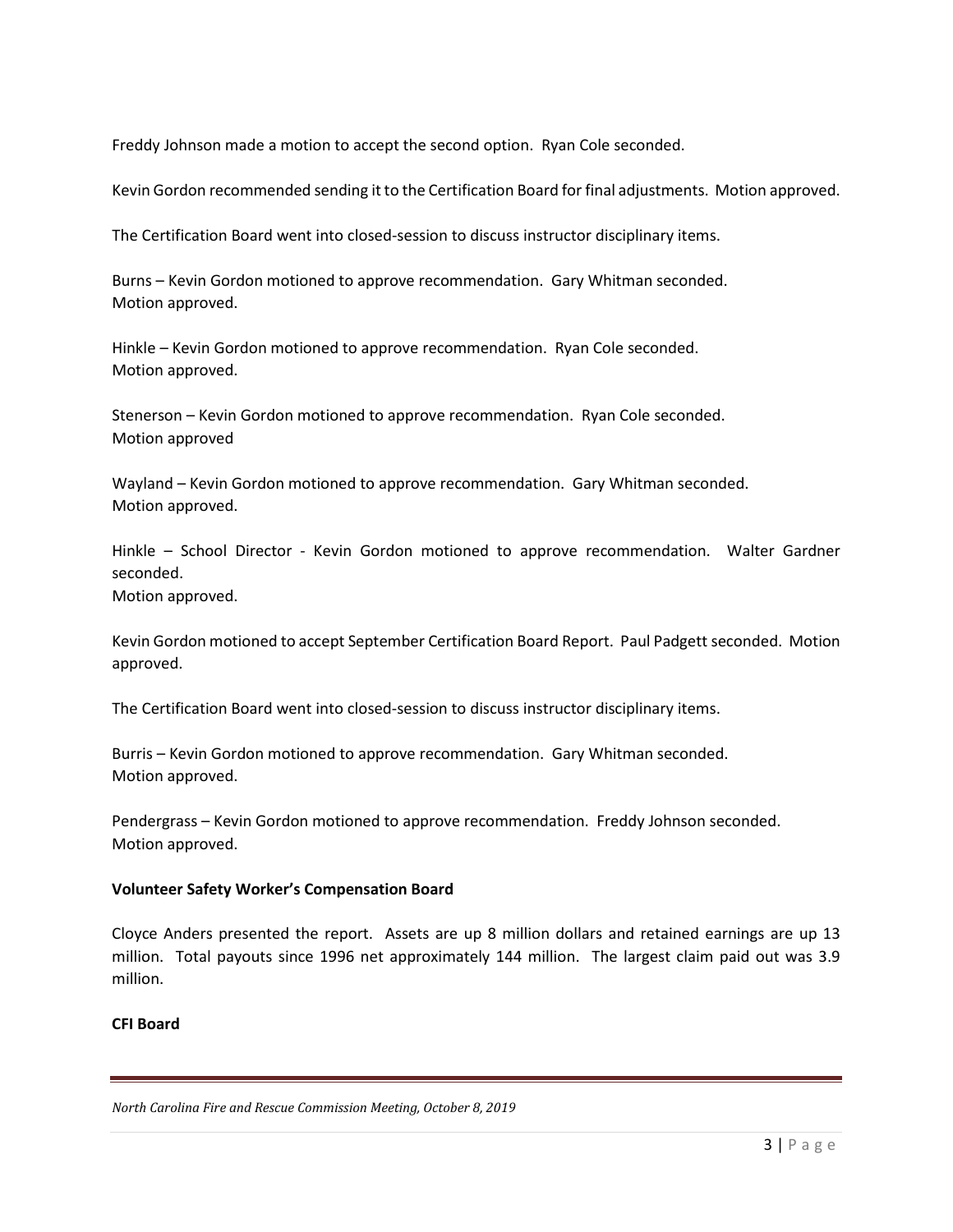Freddy Johnson delivered the CFI Board report. The October CFI Board meeting this month has been postponed. The CFI Board is in the process of streamlining the certification process.

# **Old Business**

# **Tom Felling – Rules Update**

The Commission now has statutory authority to make and approve rules. Tom has been working with existing policies and procedures and is now in the process of writing rules and updating by-laws that pertain to all three Boards.

Chairman Harley Cook appointed a Rules Review Committee. Members are Kevin Gordon, Cloyce Anders, Freddy Johnson, Josh Smith, and Phil Welch.

#### **New Business**

# **Kevin Gordon**

There were very little changes to the by-laws. Kevin Gordon made a motion to accept the updated bylaws. Freddy Johnson seconded. Motion approved.

#### **Agency Reports**

#### **NC Department of Insurance – Brian Taylor**

The NCDOI/OSFM quarterly report is available on our website. NFA weekend is November 22-24 and there will be approximately 250 attendees. Fire Prevention Week is October 6-12. Stanley County Emergency Training Center/Airport just completed its first civilian training for TR Trench, Confined Space, and FIT.

#### **NC State Firefighters' Association – Tim Bradley**

Relief Fund Reports are due for the 3<sup>rd</sup> quarter. Certification Rosters must be in by January 15<sup>th</sup> including Board of Trustees Report.

The NCSFA Conference in Raleigh had 5,219 attendees and was the biggest turnout ever. Next year's conference will be held August 12-16, 2020.

Kevin Gordon and Ryan Cole serve on the Legislative Committee. HB 18 passed. HB 81 did not pass. SB 553 passed but was vetoed by Governor Cooper. HB 159 was put into SB 429. HB 278 passed. HB 466 was vetoed. HB 675 passed.

Thank You to all Hurricane Dorian responders.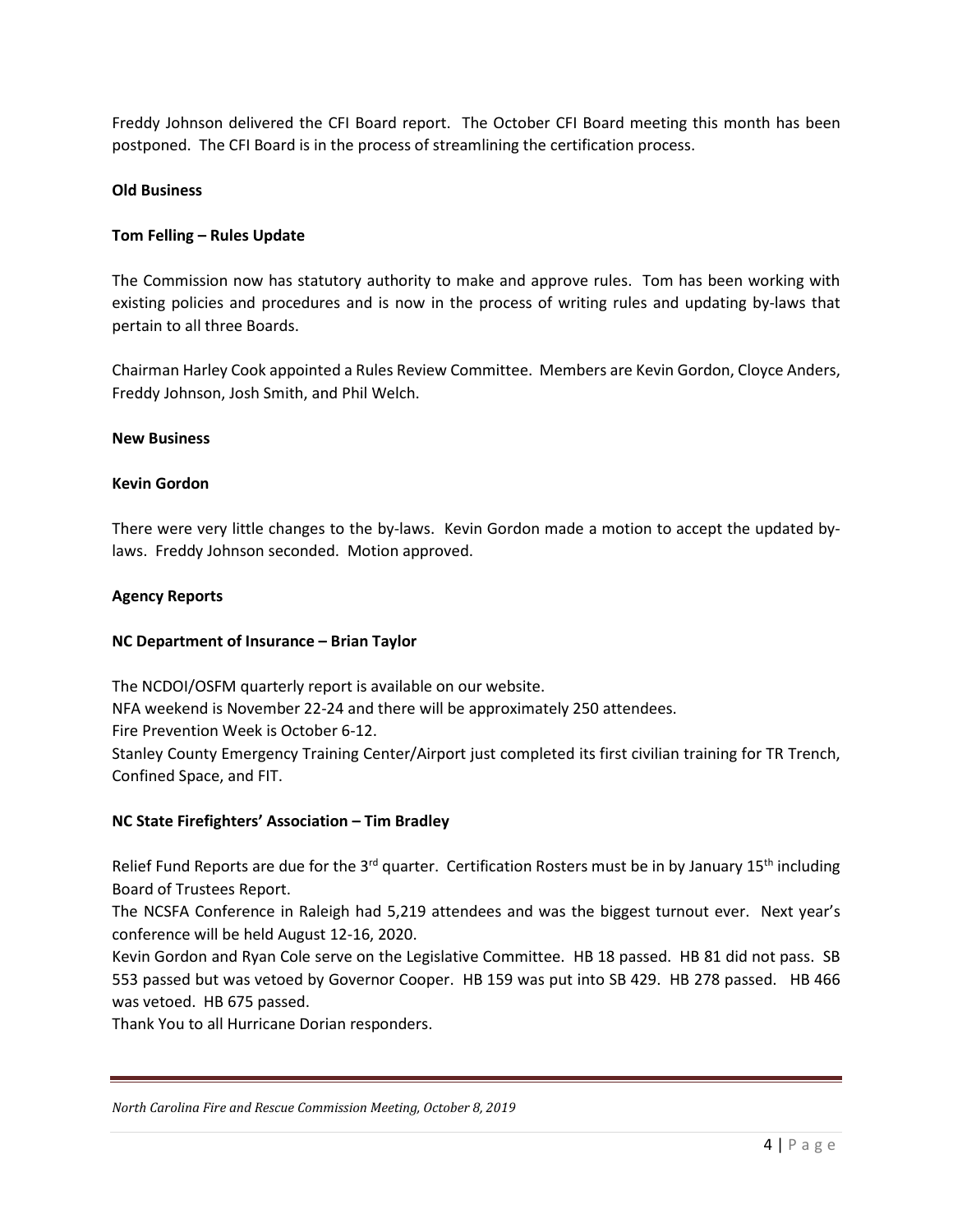# **NC Association of Rescue and EMS – Joel Faircloth**

High Angle Rescue School is November 1-3. Applications are still open. Rosters are due January 15, 2020.

# **NC Association of Fire Chiefs – Ryan Cole**

The Association is working on NC license plates and will be presenting by-law reviews.

# **NC Department of Community Colleges – Kenny Weatherington**

They are currently waiting on budget issues to be resolved.

# **NC Division of Emergency Management - Justin Grainey**

The Hurricane Dorian packet is going out this week. Thank You to all who rostered for Dorian. The onemillion-dollar appropriation has been received. USAR Technical Committee meets Thursday at 9:00 am in Raleigh.

#### **NC Society of Fire/Rescue Instructors**

Joe Littleton represented the NCSFRI.

### **Professional Firefighters and Paramedics of North Carolina**

No report. Josh Smith is currently in New Hampshire.

#### **NC Department of Labor**

San Juan Timmons presented the report. The proposed rule changes have been postponed. The prebackground screening program can now submit to pre-screen to be sure credentialing will happen.

### **Department of Forestry - Randy Kearney**

Fire activity has elevated in the last 2 weeks. Aircraft, tankers and helicopters have been pre-positioned for activity. Burn bans may be imposed if necessary. Campfire restrictions have been imposed in some areas.

#### **NC Department of Justice**